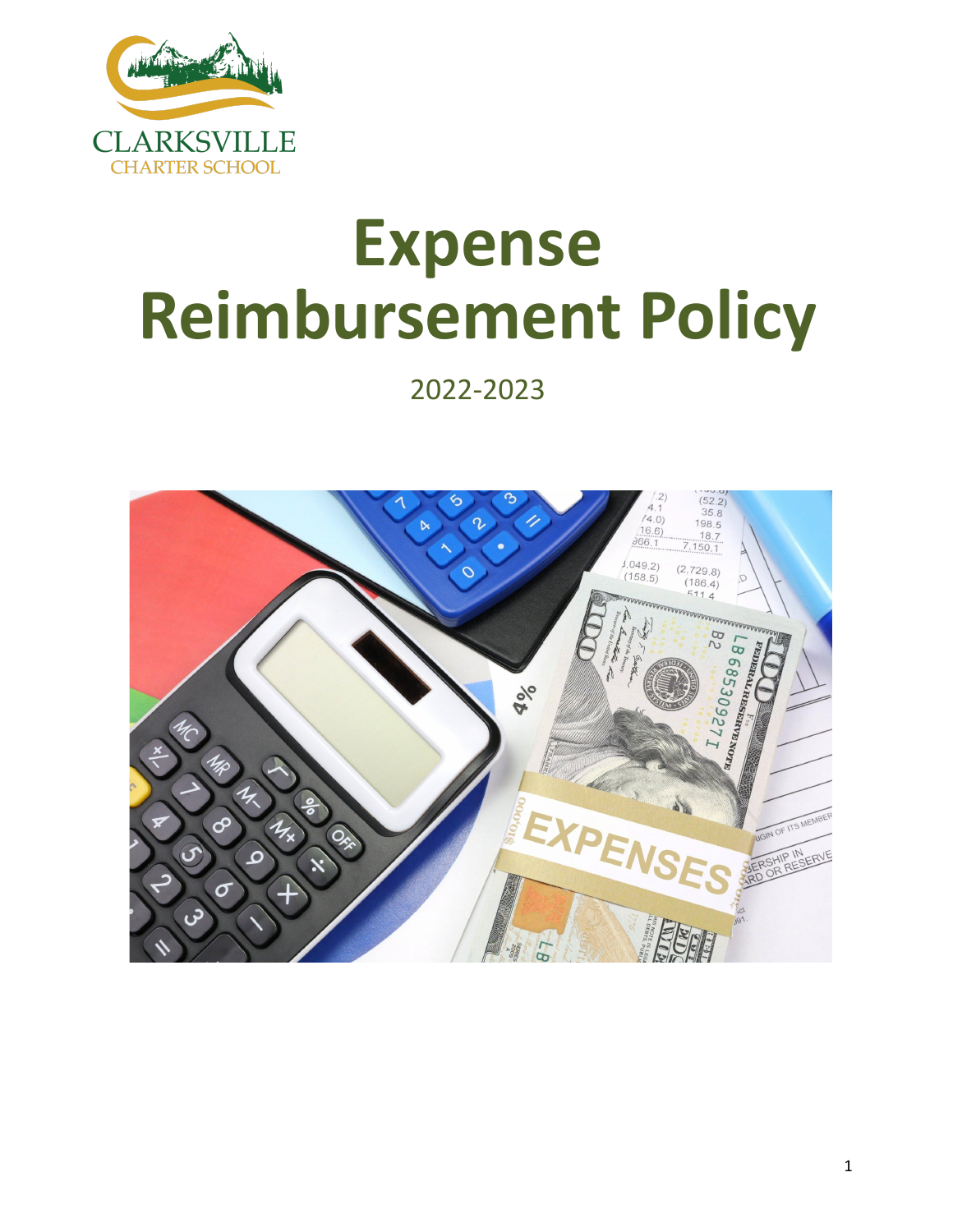# **TABLE OF CONTENTS**

| <b>Expense Reimbursement Policy</b>               | 3              |
|---------------------------------------------------|----------------|
| Travel                                            | 3              |
| Mileage                                           | 3              |
| Hotels, Meals, and Gratuity                       | 5              |
| Hotels                                            | 5              |
| Meals                                             | 5              |
| Gratuity                                          | 6              |
| Monthly Stipend for Phones and Utilities Expenses | 7              |
| <b>Other Expenses</b>                             | $\overline{7}$ |
| <b>Office Supplies</b>                            | 8              |
| Reporting                                         | 8              |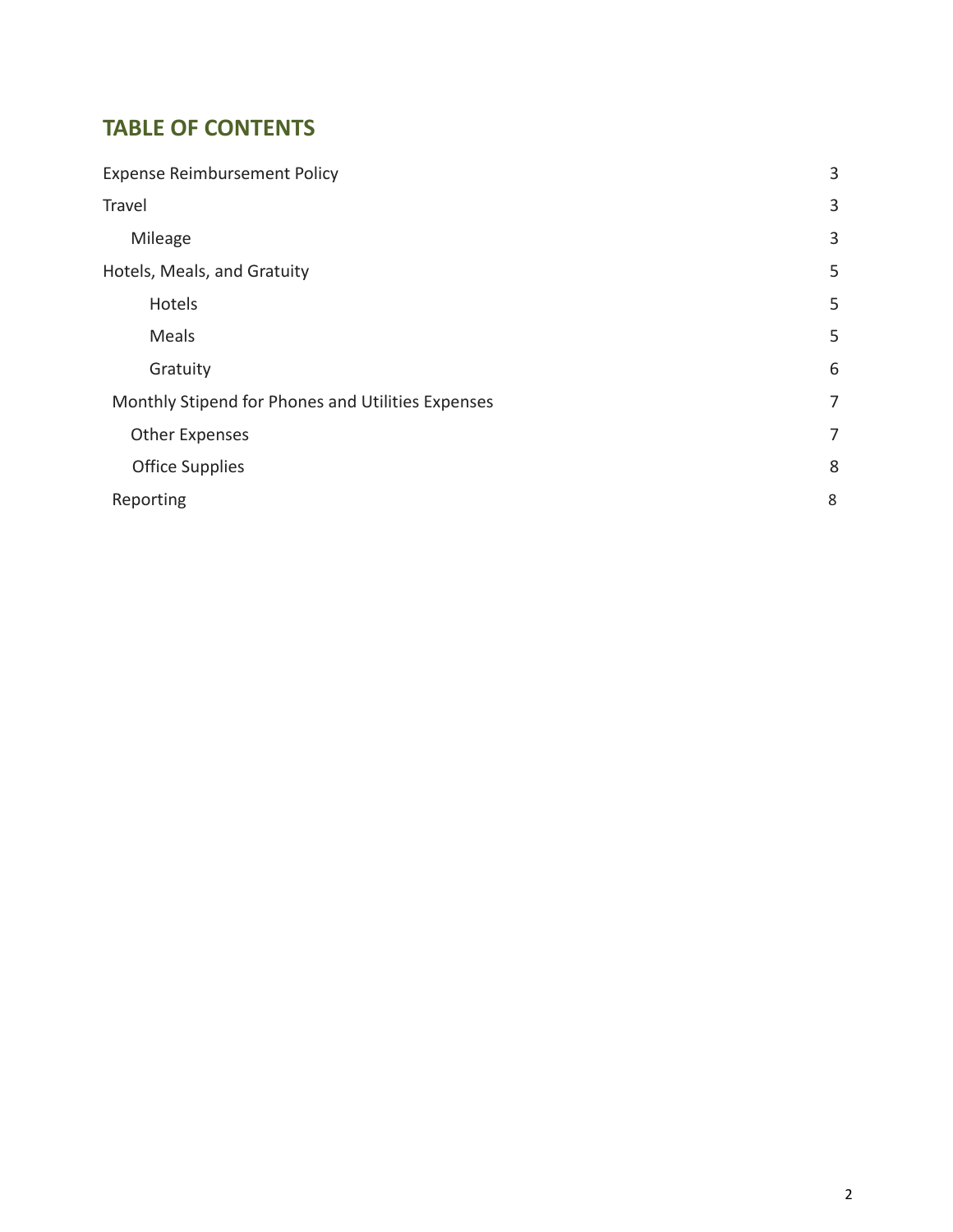# <span id="page-2-0"></span>**EXPENSE REIMBURSEMENT POLICY**

The School's policy is to reimburse its employees for reasonable and necessary expenditures or losses incurred in direct consequence of the discharge of their duties. School employees will receive a stipend to cover expenses as categorized below to be paid over 10 months or begin the monthly rate in relation to employment start date.

#### <span id="page-2-1"></span>**TRAVEL: Mileage**

#### **CATEGORY 1:**

#### **HOMESCHOOL TEACHERS, INSTRUCTIONAL TEAM ADVISORS, ADMIN ASSISTANT**

Expected to use their personal vehicles during the course and scope of their employment. As such, the School provides:

- Full-time employees: \$500 stipend each semester to cover costs related to the use of personal vehicles
- Part-time employees: \$250 each semester to cover costs related to the use of personal vehicles
	- The School will pay the part-time employee the hourly rate for time incurred to and from scheduled events and activities

#### **CATEGORY 2:**

## **SPECIAL EDUCATION AND STUDENT SUPPORT NURSE**

#### **VIRTUAL/OUT OF SERVICE AREA EMPLOYEES**

- Not eligible for travel stipend
- With prior approval, the employee may complete the mileage reimbursement process when attending local meetings and events once they are in area of school service

#### **CATEGORY 3:**

#### **FAMILY LIAISONS**

● Full-time employee: \$500 stipend each semester to cover costs related to the use of personal vehicles

#### **PART-TIME FAMILY LIAISONS**

- \$250 each semester to cover costs related to the use of personal vehicles
	- $\circ$  The School will pay the part-time employee the hourly rate for time incurred to and from scheduled events and activities

#### **TRAVEL STIPEND**

The stipend is intended to reimburse those employees for vehicle-related expenses, driving related expenses, including, but not limited to wear and tear, fuel and personal auto insurance for travel required in direct consequence of the discharge of their job duties. The School will not be responsible for traffic or parking violations or car repair/maintenance.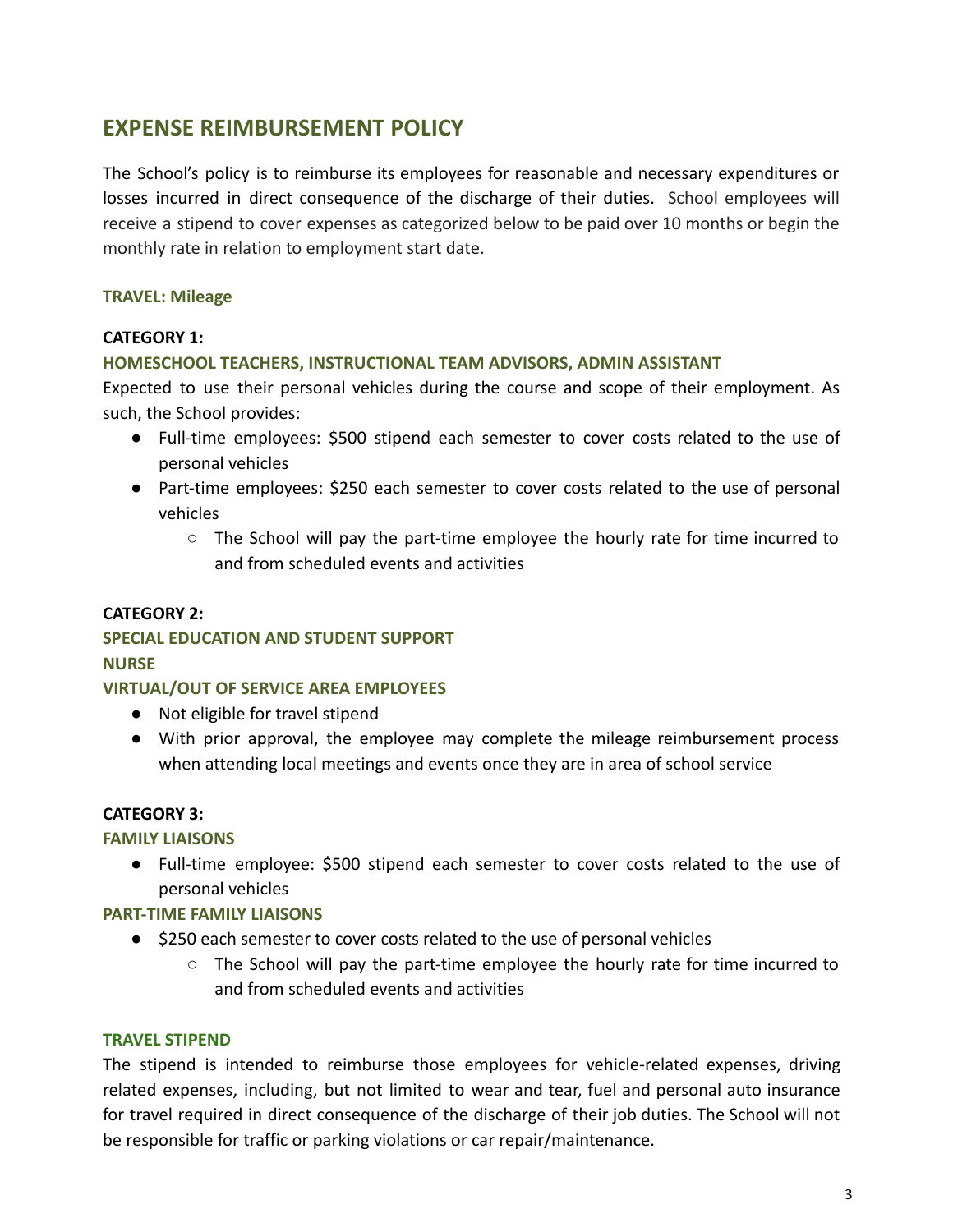If an employee believes the stipend amount is insufficient to cover their employment related travel expenses, the employee must provide the School with receipts and documentation showing that the employee has incurred expenses above their stipend amount within 30 days of incurring the mileage. Employees are responsible for maintaining an accounting of their mileage including locations traveled, reason(s) traveled and documentation of miles on a web-based map such as Google Maps. Employees who believe they will exceed the standard stipend should submit for pre- approval from the Executive Director or designee. The School may periodically request follow-up documentation to verify that the employee is incurring the expense.

The School will pay the per semester stipend in a prorated manner to be paid over 10 months or begin the monthly rate in relation to employment start date. If an employee's employment terminates before the end of any month, the stipend will be prorated to reflect the employee's dates of employment.

#### **MILEAGE REIMBURSEMENT**

If the School requires any other employee not receiving a travel stipend to drive their personal vehicles in the course and scope of their employment, the employee will be reimbursed for the reasonable and necessary expense of using their personal vehicle on behalf of the School. Such employees will receive a reimbursement payment from the School for mileage expenses incurred after submitting an expense reimbursement form as set forth below. For those employees that are assigned to a worksite, the employee will receive a reimbursement payment for mileage expenses incurred beyond the employee's normal commute to their assigned worksite.

Employees will be paid for mileage reimbursement at the per mile rate amount designated by the Federal Internal Revenue Service at the time the miles are driven on behalf of the School. Employees are required to accurately submit a report of miles driven on behalf of the School within 30 days of incurring the mileage.

If any employee believes that the mileage reimbursement that he or she receives from the School is insufficient to reimburse the employee for all reasonable expenses necessarily incurred by the employee in using his or her personal vehicle on behalf of the School, the employee must immediately report this expense issue to their Executive Director or designee for review and approval then submit to the Accounting Department. Employees will be required to submit documentation to support any request for additional mileage reimbursement.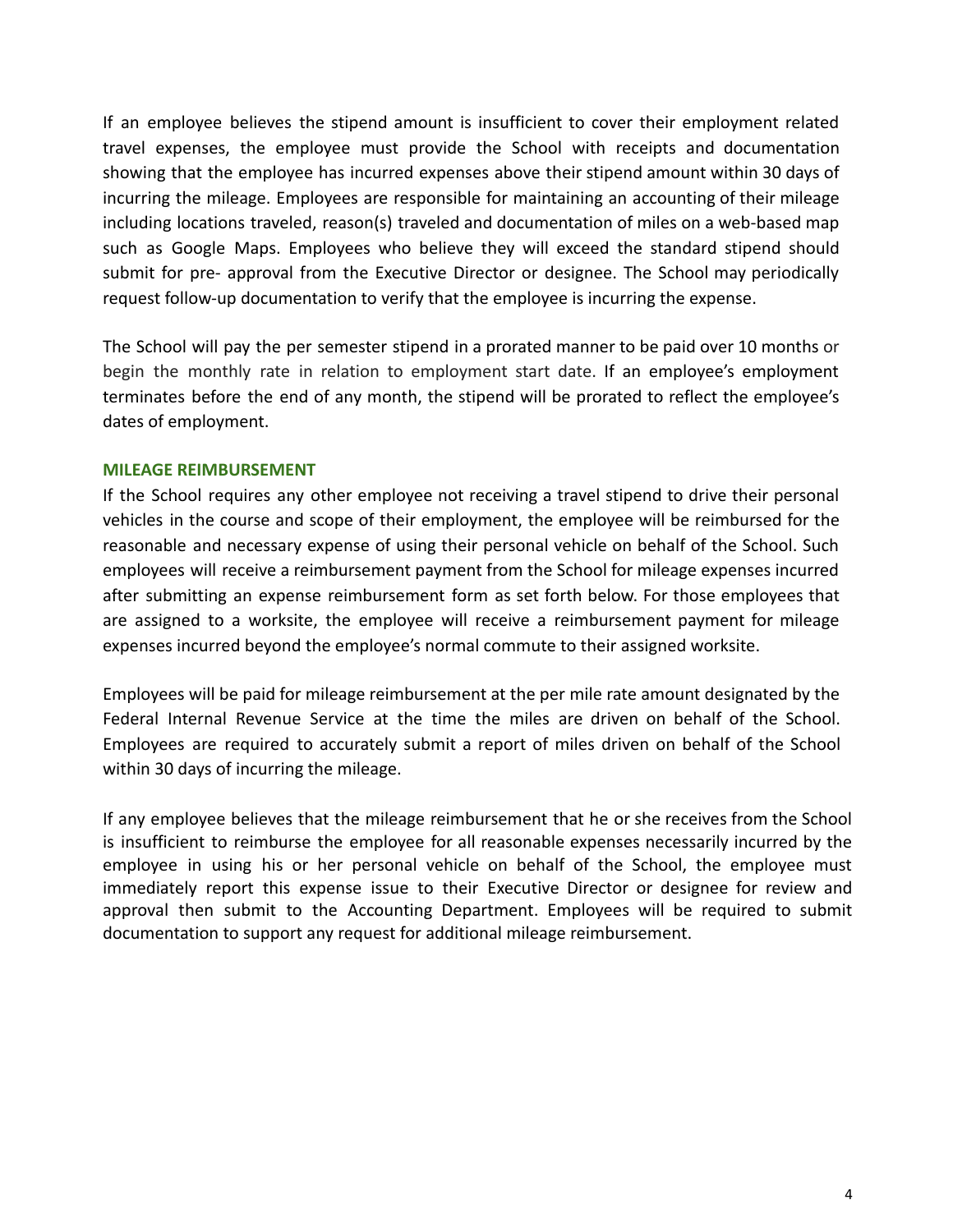# <span id="page-4-0"></span>**HOTELS, MEALS, AND GRATUITY**

The Executive Director or designee must pre-approve all out-of-town travel which requires overnight stays.

## <span id="page-4-1"></span>**Hotels**

Employees will be reimbursed for pre-approved overnight stays at hotels/motels when the approved event is more than 150 miles from either the employee's residence or the School site, or at the pre-approval of the Executive Director or designee. In the event travel cannot occur within the employees daily working hours, the employee may seek approval from the Executive Director or designee to request a hotel stay. For travel that requires overnight stays, the Charter will pay for the employee's hotel stay. The hotel stay must be approved through the Charter's Request and Approval process. The Executive Director or designee will secure the accommodations unless reimbursement has been approved. In general, accommodations will be \$100 - \$150 per night.

- Staff may stay at the rate of up to two-times the federal per diem rate with the Executive Director or designee's pre-approval
- Lodging in excess of double the per diem rate (excluding room tax and mandatory additional charges) must have the Executive Director or designee's advance approval
- If any employee exceeds the lodging allowance without prior approval, the Charter will only reimburse up to double the federal per diem rate

## <span id="page-4-2"></span>**Meals**

An employee can seek meal reimbursement based on the following:

- 1. Gained prior Executive Director or designee's approval to attend a multi-day conference
	- a. Meal reimbursement is not for single day conferences or meetings
	- b. Meal reimbursement starts on the second day of the conference and is paid daily through the last day of the trip
- 2. Meal reimbursement cannot be claimed when the conference or airline provided a meal\*

## Meal Allowance

Meal reimbursements shall not exceed the allowed maximum rate listed in the reimbursement meal rates table listed herein. Meals for which there are no itemized receipts will not be reimbursed; there are no exceptions.

Items needed for Upload: Itemized receipts for meal reimbursements are required.

## **Alcoholic beverages are not an allowable expense.**

Reimbursement Meal Rates Table: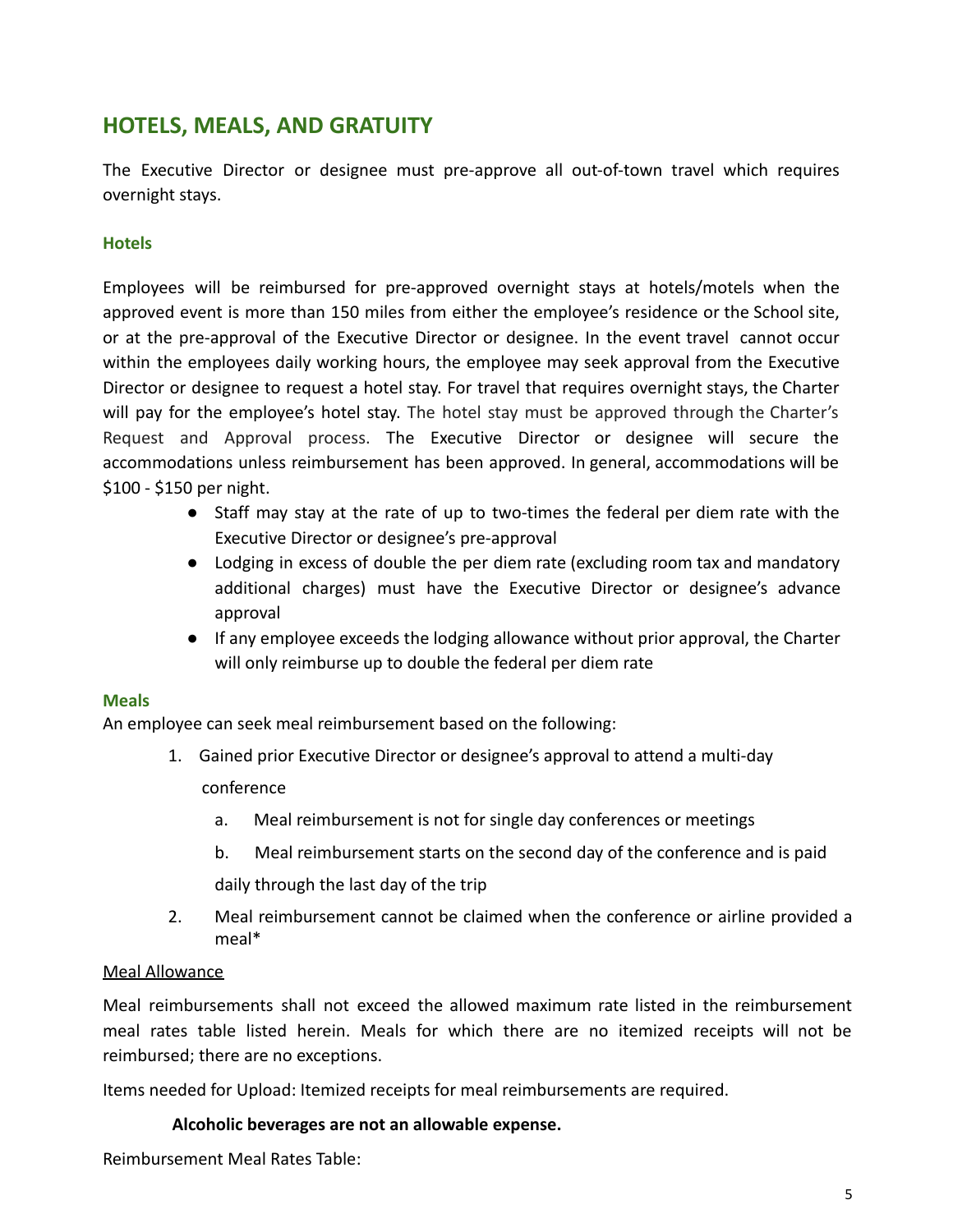**Maximum Meal Criteria** for claiming meal expenses is as follows, along with maximum meal reimbursement amounts, including applicable taxes, and tips up to 18% of meal total.

| Breakfast* | \$12 |
|------------|------|
| Lunch*     | \$16 |
| Dinner*    | \$22 |

\***Note:** Full meals included in the airfare, hotel, and conference fees, or otherwise provided may not also be claimed for reimbursement. The same meal may not be claimed more than once on any date (this occurs, for example, when lunch is included in registration but employees choose to dine elsewhere). Continental breakfasts of rolls, coffee, and juice provided by hotels or conferences are not considered full meals. If the employee has special dietary needs due to medical conditions or food allergies, and meal accommodations are not provided by the hotel or conference, reimbursement may be submitted with an explanation.

# <span id="page-5-0"></span>**Gratuity**

Employees are allowed to tip up to 18% of the subtotal cost, rounded up to the nearest dollar, when gratuity is customary for an approved expense (such as meals or taxi fares). Any incremental excess is the responsibility of the employee.

In order to be eligible for reimbursement employees must follow the procedures noted below:

- 1. Receive pre-approval from your Executive Director or designee
- 2. Please utilize the Reimbursement Request Form
- 3. Complete the employee information section
- 4. Mileage reimbursement
	- a. Date, student or activity, mileage
		- i. Only fill out mileage for which you are requesting reimbursement
	- b. Attach your mileage log
	- c. Attach Google or other web-based map(s) with the shortest distance
- 5. Expense reimbursement
	- a. Date, purchase type, description, cost
	- b. Attach your itemized receipts
	- c. Attach your pre-approval email
- 6. Confirm your submission
- 7. Sign your reimbursement
- 8. The Executive Director or designee will review your submission
	- a. Once approved your reimbursement will move to Accounts Payable to be processed for payment.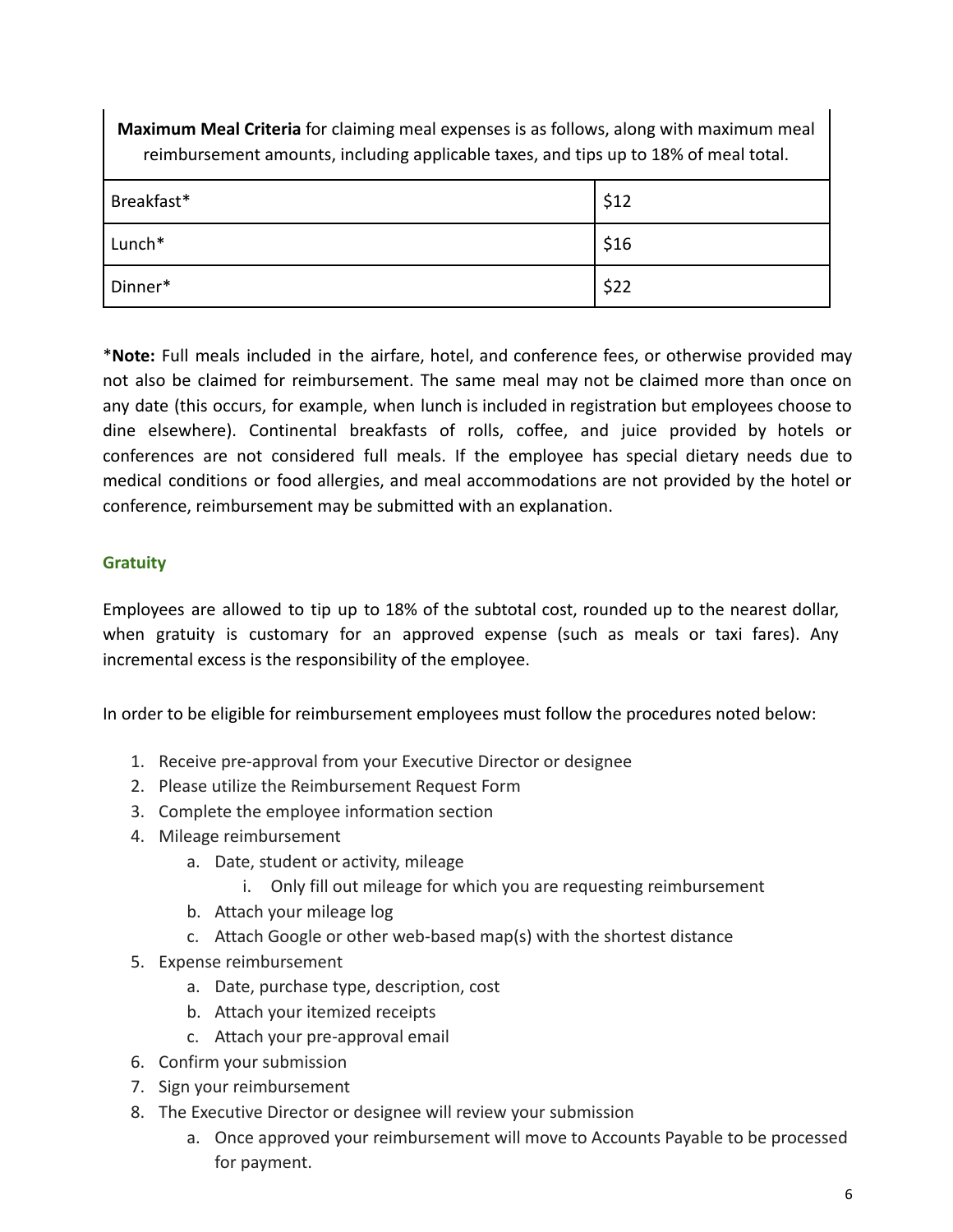b. You will be reimbursed in the form of a check or direct deposit whichever method you have signed up for. If you receive paper checks your check will be mailed to you by Charter Impact

# **MONTHLY STIPEND FOR PHONE AND UTILITIES EXPENSES**

Employees who are required to use their personal cell phones and utilities to perform work on behalf of the School will be provided a stipend in the amount of \$250 for full-time employees and \$125 for part-time employees for the use of personal cell phones and utilities and an additional amount for taxes associated therewith. School employees will receive a stipend as categorized to be paid over 10 months or begin the monthly rate in relation to employment start date.

All employees will be provided with a school hot spot to be used for internet access to perform their job duties.

The School has established this monthly stipend based on its good faith belief that the stipend will more than fully reimburse employees for any reasonable and necessary expenses incurred in using their personal cell phones and utilities to perform work on behalf of the School. If any employee believes that the stipend that he or she receives from the School is insufficient to reimburse the employee for all reasonable expenses necessarily incurred by the employee in using his or her personal cell phone or utilities expenses on behalf of the School, the employee must immediately report this expense issue to the Executive Director or designee for review and approval then submit to the Accounting Department.

Employees will be required to submit documentation to support any request for additional reimbursement in excess of the monthly stipend. Employees that are eligible for this monthly stipend are required to submit a Request for Monthly Stipend form affirming that the employee uses their personal cell phone and utilities to perform work on behalf of the School and that the employee will immediately notify the School if the employee no longer incurs an expense related to the personal use of their cell phone and/or utilities in the discharge of their duties. The School reserves the right to request supporting documentation from employees at any time to support the employees request for the monthly stipend. Failure to provide such documentation as requested may delay or cease further payments of the monthly stipend to the employee.

\*\*Please note that the School may establish varying stipend amounts for personal cell phones, internet expenses and utilities based on multiple factors such as workload, part-time or full-time status of the employee and other relevant factors

#### **OTHER EXPENSES**

With the exception of those certain employees who are required to use their personal vehicles, cell phones, internet access and utilities during the course and scope of their employment for the School, it is the School's policy to provide its employees with all necessary equipment to perform their duties on behalf of the School including laptops. The School does not require employees to